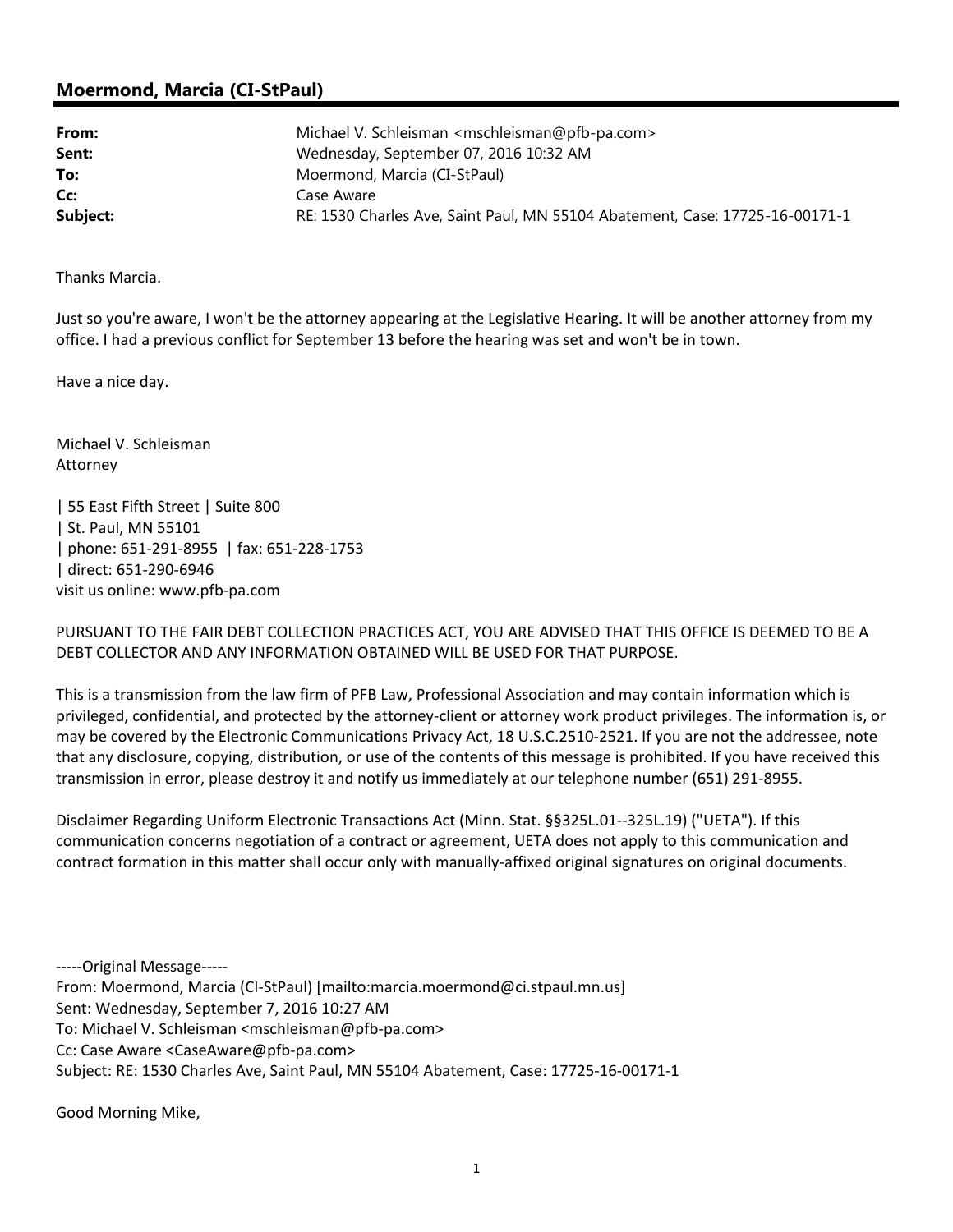I will still be asking the Council to refer this matter to Legislative Hearing on September 13 and City Council Public Hearing October 5. I asked for the inspection to be expedited so the information would be available for the hearing. I would be surprised if staff can get the inspection done in time for Tuesday's hearing, and if they can, you're folks will likely want more time to review it. However, I'm sure your team works with a number of contractors who have worked with code compliance inspection reports and it would probably be worthwhile to have one prepare a bid showing what they believe needs to be done and the costs associated.

I anticipate I will want to lay this matter over again to September 27. At that juncture, you will need to have 1) Determined you want to rehab the property and met all of the usual conditions or 2) Determined you will be moving forward with demolition. Please note, the property must be maintained, orders were issued by the City most recently in July and August (after the original Legislative Hearing).

Best, Marcia Moermond

‐‐‐‐‐Original Message‐‐‐‐‐ From: Michael V. Schleisman [mailto:mschleisman@pfb‐pa.com] Sent: Wednesday, September 07, 2016 9:55 AM To: Moermond, Marcia (CI‐StPaul) Cc: Case Aware Subject: FW: 1530 Charles Ave, Saint Paul, MN 55104 Abatement, Case: 17725‐16‐00171‐1

Marcia,

I received your voicemail. I was also surprised to learn the lockbox was no longer there. Ocwen's local property preservation vendor Altisource claims they installed one sometime earlier this year. Regardless, after I notified them of this they attempted to schedule a meeting time with the inspector to allow them access. This didn't work out and they are now installing a new lockbox. As soon as the code is sent to me I will forward that information to Mr. Ubl.

My client would appreciate the opportunity to review an inspection report before any further steps are taken by the city. Thank you.

Michael V. Schleisman Attorney

| 55 East Fifth Street | Suite 800 | St. Paul, MN 55101 | phone: 651‐291‐8955 | fax: 651‐228‐1753 | direct: 651‐290‐6946 visit us online: www.pfb‐pa.com

## PURSUANT TO THE FAIR DEBT COLLECTION PRACTICES ACT, YOU ARE ADVISED THAT THIS OFFICE IS DEEMED TO BE A DEBT COLLECTOR AND ANY INFORMATION OBTAINED WILL BE USED FOR THAT PURPOSE.

This is a transmission from the law firm of PFB Law, Professional Association and may contain information which is privileged, confidential, and protected by the attorney‐client or attorney work product privileges. The information is, or may be covered by the Electronic Communications Privacy Act, 18 U.S.C.2510‐2521. If you are not the addressee, note that any disclosure, copying, distribution, or use of the contents of this message is prohibited. If you have received this transmission in error, please destroy it and notify us immediately at our telephone number (651) 291‐8955.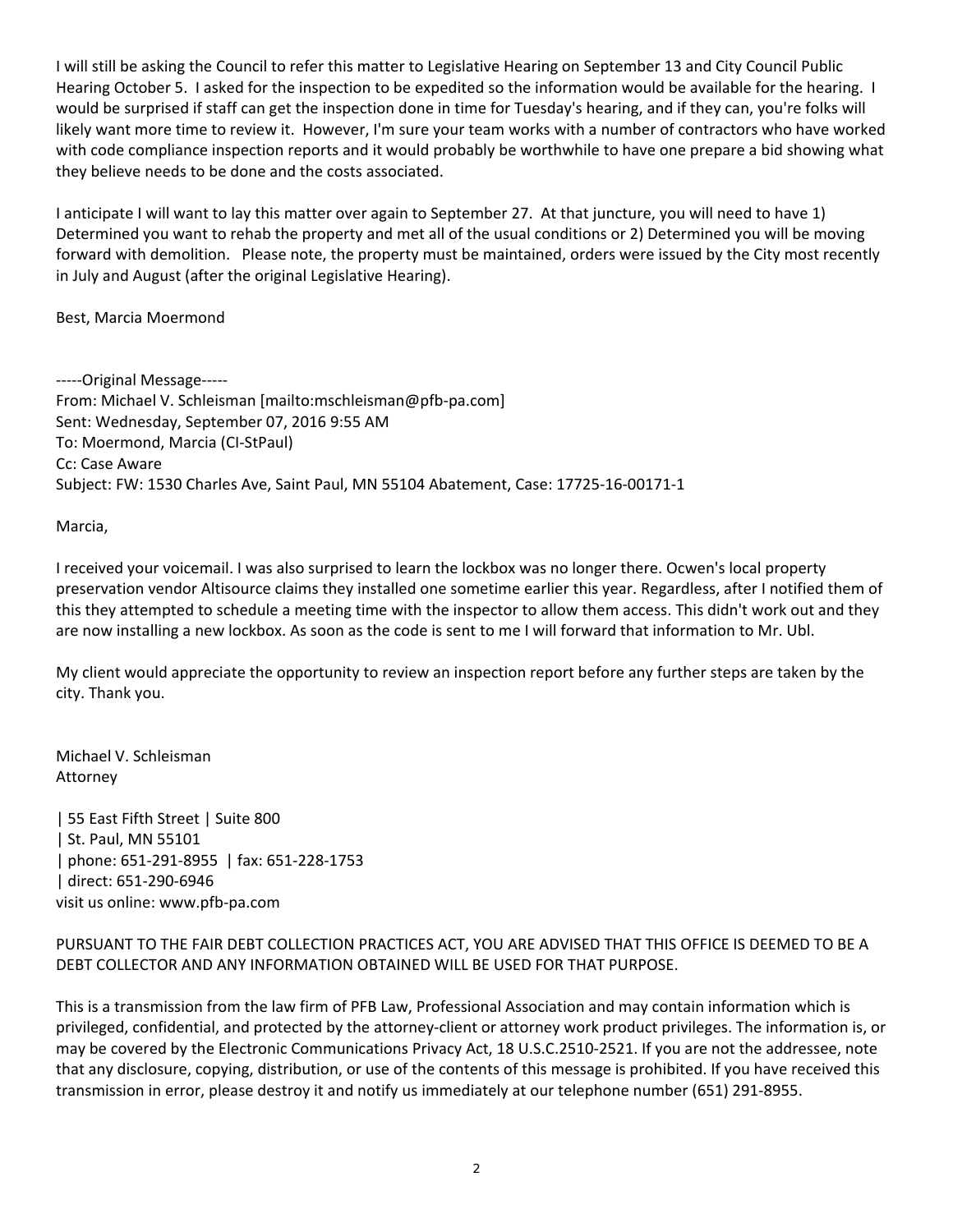Disclaimer Regarding Uniform Electronic Transactions Act (Minn. Stat. §§325L.01‐‐325L.19) ("UETA"). If this communication concerns negotiation of a contract or agreement, UETA does not apply to this communication and contract formation in this matter shall occur only with manually-affixed original signatures on original documents.

‐‐‐‐‐Original Message‐‐‐‐‐ From: Vang, Mai (CI‐StPaul) [mailto:mai.vang@ci.stpaul.mn.us] Sent: Tuesday, August 30, 2016 10:24 AM To: Michael V. Schleisman <mschleisman@pfb‐pa.com> Subject: RE: 1530 Charles Ave, Saint Paul, MN 55104 Abatement, Case: 17725‐16‐00171‐1

Steve Ubl, 651‐266‐9021

‐‐‐‐‐Original Message‐‐‐‐‐ From: Michael V. Schleisman [mailto:mschleisman@pfb‐pa.com] Sent: Tuesday, August 30, 2016 10:11 AM To: Vang, Mai (CI‐StPaul); Moermond, Marcia (CI‐StPaul) Cc: Case Aware; Magner, Steve (CI‐StPaul); Spong, Amy (CI‐StPaul); Sheffer, Vicki (CI‐StPaul) Subject: RE: 1530 Charles Ave, Saint Paul, MN 55104 Abatement, Case: 17725‐16‐00171‐1

Ms. Vai,

Do you have Mr. Ubl's contact information?

Michael V. Schleisman Attorney

| 55 East Fifth Street | Suite 800 | St. Paul, MN 55101 | phone: 651‐291‐8955 | fax: 651‐228‐1753 | direct: 651‐290‐6946 visit us online: www.pfb‐pa.com

PURSUANT TO THE FAIR DEBT COLLECTION PRACTICES ACT, YOU ARE ADVISED THAT THIS OFFICE IS DEEMED TO BE A DEBT COLLECTOR AND ANY INFORMATION OBTAINED WILL BE USED FOR THAT PURPOSE.

This is a transmission from the law firm of PFB Law, Professional Association and may contain information which is privileged, confidential, and protected by the attorney‐client or attorney work product privileges. The information is, or may be covered by the Electronic Communications Privacy Act, 18 U.S.C.2510‐2521. If you are not the addressee, note that any disclosure, copying, distribution, or use of the contents of this message is prohibited. If you have received this transmission in error, please destroy it and notify us immediately at our telephone number (651) 291‐8955.

Disclaimer Regarding Uniform Electronic Transactions Act (Minn. Stat. §§325L.01‐‐325L.19) ("UETA"). If this communication concerns negotiation of a contract or agreement, UETA does not apply to this communication and contract formation in this matter shall occur only with manually-affixed original signatures on original documents.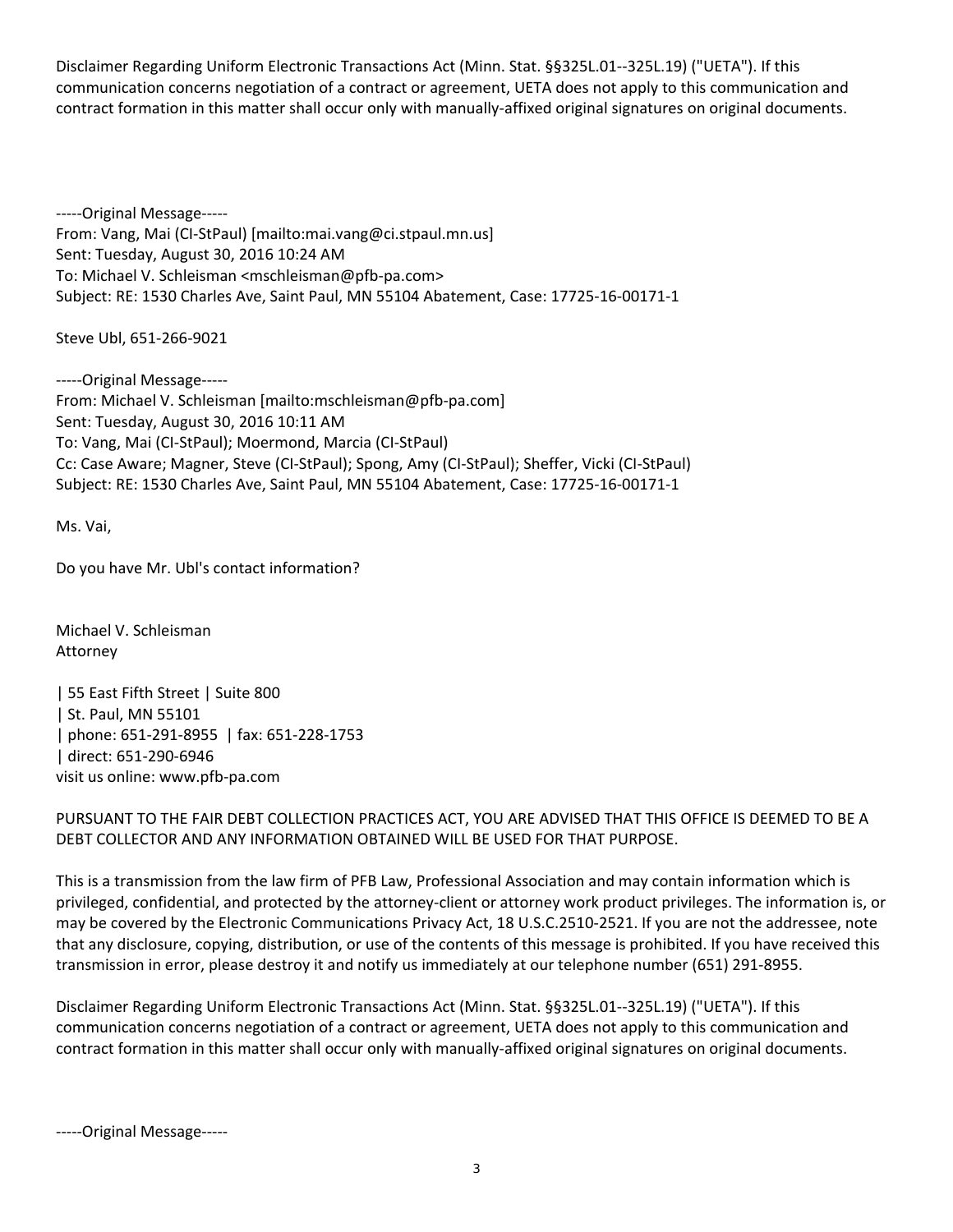From: Vang, Mai (CI‐StPaul) [mailto:mai.vang@ci.stpaul.mn.us] Sent: Tuesday, August 30, 2016 8:57 AM To: Michael V. Schleisman <mschleisman@pfb‐pa.com>; Moermond, Marcia (CI‐StPaul) <marcia.moermond@ci.stpaul.mn.us> Cc: Case Aware <CaseAware@pfb‐pa.com>; Magner, Steve (CI‐StPaul) <steve.magner@ci.stpaul.mn.us>; Spong, Amy (CI‐ StPaul) <amy.spong@ci.stpaul.mn.us>; Sheffer, Vicki (CI‐StPaul) <vicki.sheffer@ci.stpaul.mn.us> Subject: RE: 1530 Charles Ave, Saint Paul, MN 55104 Abatement, Case: 17725‐16‐00171‐1

Mr. Schleisman,

Ms. Moermond will be asking for a layover from City Council at the Public Hearing on Wednesday, September 7 at 5:30 p.m. in Room 300 Council Chambers to Legislative Hearing on Tuesday, September 13, 2016 at 9:00 a.m. in Room 330 City Hall. She has asked Steve Ubl, the Building Official, to expedite the code compliance inspection.

If you have any questions, please let me know. Thanks!

Mai Vang Coordinator for Legislative Hearings City Council Offices 15 W. Kellogg Blvd, Ste. 310 Saint Paul, MN 55102 Direct: 651‐266‐8563 Appeals Line: 651‐266‐8585 or https://www.stpaul.gov/departments/city‐clerk/appeals Fax: 651‐266‐8574 Email: mai.vang@ci.stpaul.mn.us

‐‐‐‐‐Original Message‐‐‐‐‐ From: Michael V. Schleisman [mailto:mschleisman@pfb‐pa.com] Sent: Monday, August 29, 2016 1:22 PM To: Moermond, Marcia (CI‐StPaul) Cc: Vang, Mai (CI‐StPaul); Case Aware Subject: 1530 Charles Ave, Saint Paul, MN 55104 Abatement, Case: 17725‐16‐00171‐1 Importance: High

Mr. Moermond,

My office represents Ocwen Loan Servicing, LLC, the servicer for first mortgagee on the property. My office applied for a code compliance inspection report on Friday August 26 and just posted the \$5,000.00 performance bond today. We have a foreclosure sale scheduled for September 8, 2016 and have already reduced the redemption period for that sale. The redemption period will expire on October 13, 2016.